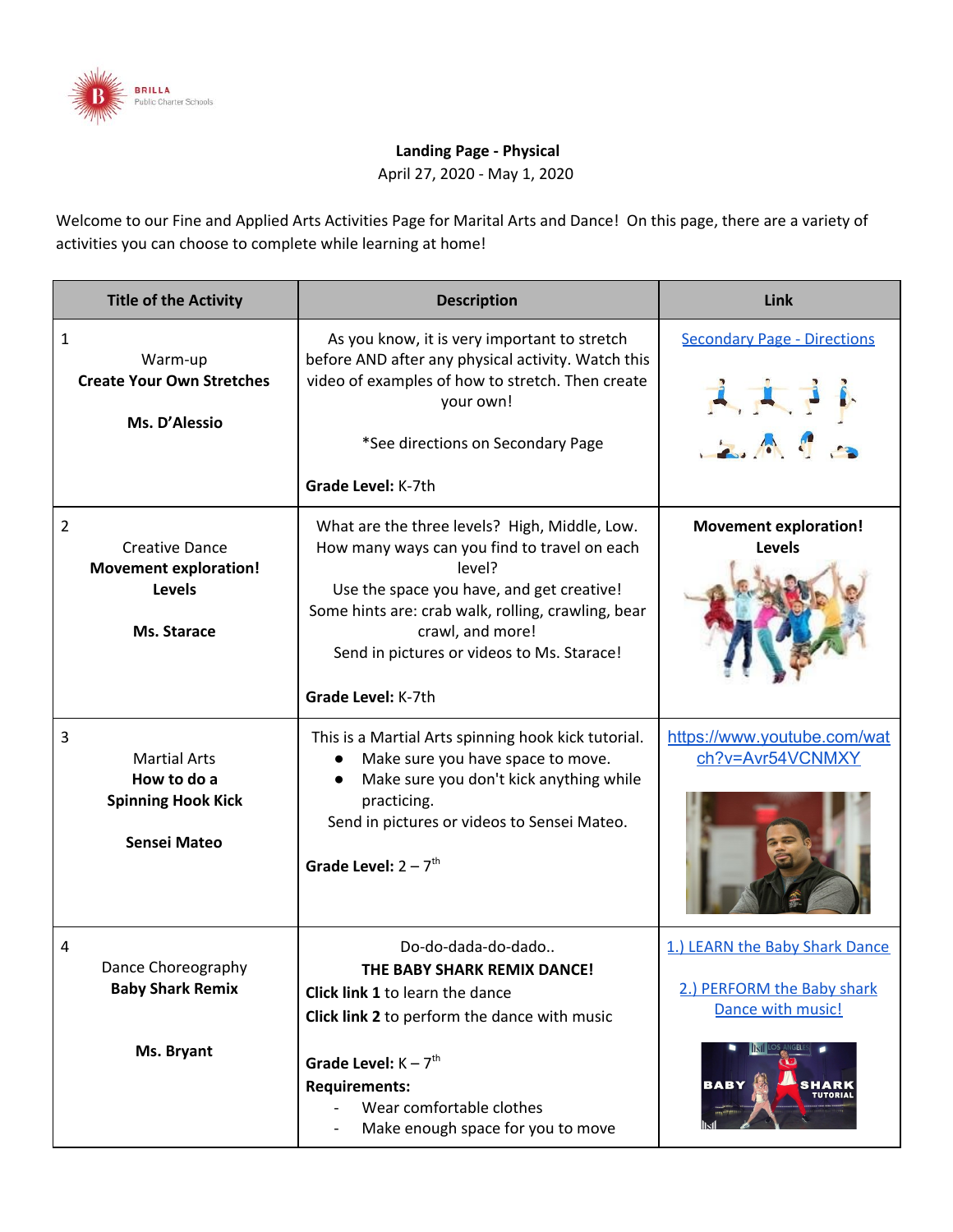

| 5              | Dance Choreography<br><b>Friends Dance Tutorial</b><br>Mr. Cecil                | Learning and picking up choreography can<br>sometimes be challenging. The more you do<br>it the better you will become at picking up<br>moves quickly!<br>Grade Level: $K - 7th$<br><b>Requirements:</b><br>Wear comfortable clothes<br>Make enough space for you to move | <b>Friends Dance Tutorial</b><br><b>KIDZBOPKID</b>                            |
|----------------|---------------------------------------------------------------------------------|---------------------------------------------------------------------------------------------------------------------------------------------------------------------------------------------------------------------------------------------------------------------------|-------------------------------------------------------------------------------|
| 6              | <b>Fitness</b><br><b>Cha Cha Slide Plank</b><br><b>Challenge</b><br>Mr. Mitcham | Let's make our arms strong with this arm<br>workout!<br>Have Fun and enjoy the Challenge!<br>Grade level: 5-7th<br><b>Requirements:</b><br>Wear comfortable clothes<br>Make enough space for you to move.<br>Do the best you can and take plenty of<br>breaks.            | Cha Cha Slide Plank Challenge!                                                |
| $\overline{7}$ | Dance Choreography<br><b>Can't Stop the Feeling</b><br>Mr. Cecil                | Learn some fun moves to this great song!<br>Grade Level: $K - 4th$ grade<br><b>Requirements:</b><br>Wear comfortable clothes<br>Make enough space for you to move                                                                                                         | Can't stop the Feeling(Break<br>Down the Choreography)<br><b>Axel L R L L</b> |
| 8              | Fitness<br>Mr. Reardon's Push -Up<br><b>Challenge:</b>                          | Do 20 perfect pushups in a row!<br>Learn how to properly do the pushup and the<br>incline pushup! It's a workout that works<br>multiple muscle groups and builds strength.<br>Grade Level: $K - 7th$ grade<br><b>Requirements:</b><br>Wear comfortable clothes            | https://www.youtube.com/wat<br>ch?v=bLFP7p22MJo                               |